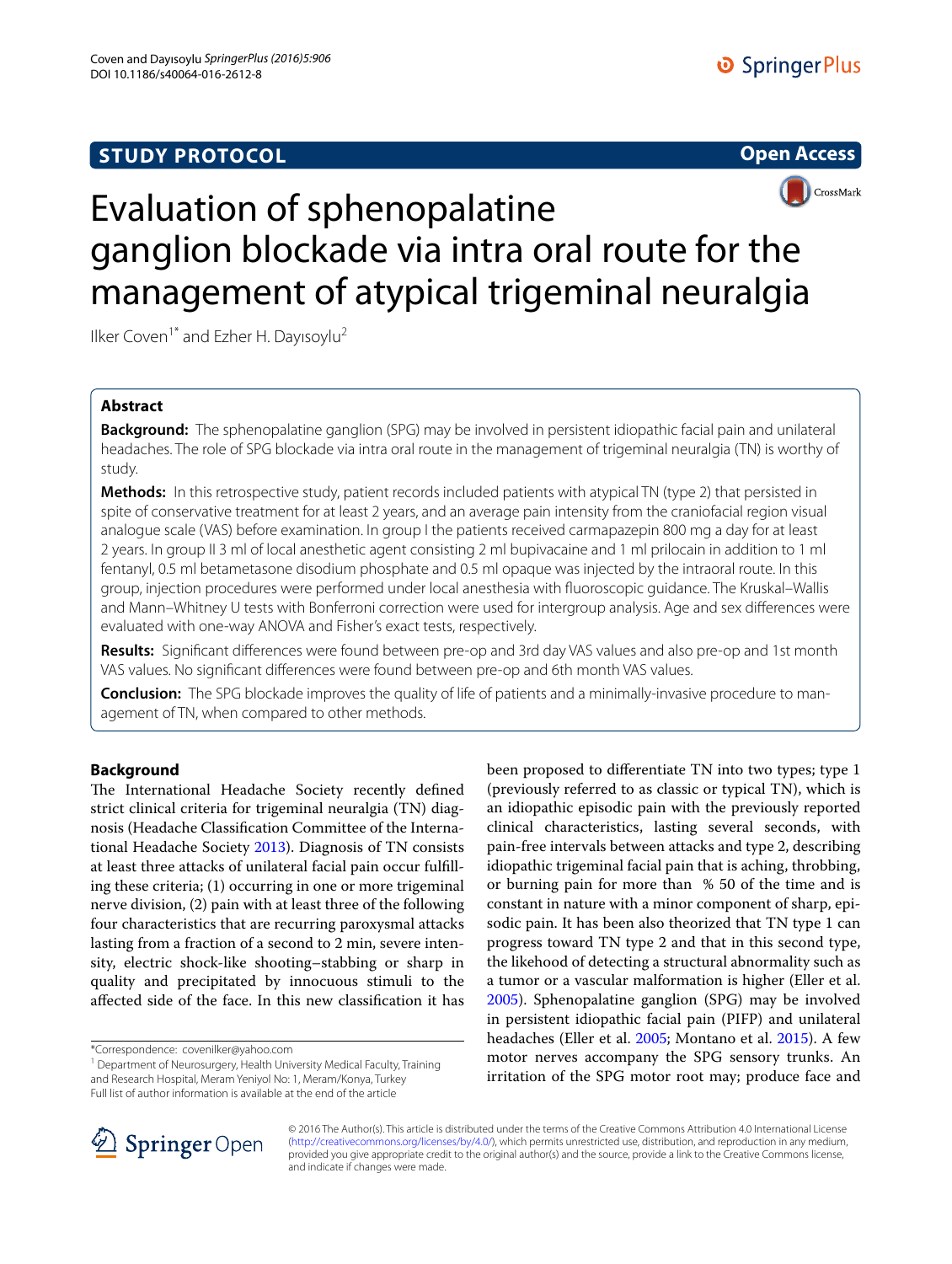neck neuralgias by its connection with the facial nerve (FN), lesser occipital and cutaneous cervical nerves; account for disturbances in the eye and mandible region by its connections with the ciliary and otic ganglions and a variety of visceral symptoms by its connection with the vagus nerve; cause reflex otalgia by its connection with the tympanic plexus (Capra and Dessem [1992;](#page-4-3) Maarbjerg et al. [2014\)](#page-4-4).

Recent research has highlighted the important role of the SPG in cerebrovascular autonomic physiology, in pathophysiology of cluster and migraine headaches, and in conditions of stroke and cerebral vasospasm (Piagkou et al. [2012;](#page-4-5) Day [2001;](#page-4-6) Broggi et al. [2005](#page-4-7)). The guidelines of American Academy of Neurology (AAN) and the European Federation of Neurological Societies (EFNS) suggest that carbamazepine (CBZ) and oxcarbazepine (OXC) are the first-line medical treatments for pain control in patients with TN (Cruccu et al. [2008](#page-4-8); Attal et al. [2010](#page-4-9)). Although pharmacotherapy for the management of TN is widely accepted procedure, the side effects, need for high doses of medication and finally insensitivity to these agents leads to failure of this treatment modality (Besi et al. [2015](#page-4-10)). Therefore surgical and minimal invasive management strategies have been developed that also suggested by AAN–EFNS as an option for the patients refractory to drugs or have adverse reactions (Di Stefano et al. [2014\)](#page-4-11). On the other hand success rate of these procedures varies considerably. SPG blockade via nasal route is a well described procedure for the management of TN. Bupivacaine, which is a long lasting local anesthetic agent, is applied via transnasal approach in this technique. However nasal route requires general anesthesia, endoscopic guidance and advanced technical skills. On the otherhand SPG blockade via intraoral route can be administered under local anesthesia even in office settings. Opioids are one of the most effective classes of medications available to treat both acute and chronic pain. Although its usage in these situations is described in literature, the effectiveness of local administration of opioids on the management of TN type 2 has not been studied before. In this study it was aimed to investigate the effectiveness of SPG blockade via intraoral route with bupivacaine and fentanyl combination for the management of TN type 2.

## **Methods**

In this retrospective study patients who had been referred to Baskent University Department of Oral and Maxillofacial Surgery and Neurosurgery for management of facial pain between October 2011 and February 2015 were included. The patient selection criteria obtained as International Headache Society clinical criteria for trigeminal neuralgia.

A total number of 239 patient records were evaluated. The patients with other types of trigeminal neuralgia, cluster headache, patients with a history of previous surgical attempts to trigeminal neuralgia, diagnosed with multiple sclerosis or psycological disorders were excluded. In adddition patients who did not attend follow-up visits were also excluded. A-seventy-six patient (55 female, 21 male) who were referred for atypical trigeminal neuralgia between October 2011 and February 2015 were included. Group I consisted 35 female and 15 males ( $n = 50$ ) and group II consisted 20 female and 6 males ( $n = 26$ ) patients. Patient records were included that patients with atypical trigeminal neuralgia (TN type 2) persisted in spite of conservative treatment (oral carbamazepine 800 mg a day) for at least 2 years, and an average pain intensity from the craniofacial region of >30 mm on a 0–100 mm visual analogue scale (VAS) before examination (Cruccu et al. [2008\)](#page-4-8). The VAS values were evaluated using a scale with two anchor points; zero being no pain and ten being the worst pain before the procedures. Patients with a minimum follow up time for 2 years were included whereas patients with other types of trigeminal neuralgia, cluster headache, operated for trigeminal neuralgia or psycological disorders were excluded (Cruccu et al. [2008\)](#page-4-8). All patients were informed about the treatment modalities and informed consent form was obtained from the patients. Patients were evaluated at four different times as pre-operative, early immediate (3 day), immediate (1 month) and late (6 months) intervals. In group I the patients received carbamazepine (CBZ) 800 mg a day for at least 2 years. In group II 3 cc of local anesthetic agent consisting 2 cc bupivacaine and 1 cc prilocain in addition to 1 cc fentanyl, 1 cc betametasone disosium phosphate (celestone) and 1 cc opaque (omniscan) was injected from the intraoral route. In this group, injection procedures were performed under local anesthesia with fluoroscopic guidance. Patients were lay on the operating table and 1 cc of local anesthetic was applied to the palatal region of the second and third molar area. A-27-gauge dental needle was 60° tilted and inserted from 1 cm anterior and 1 cm medial position from the 3rd molar area. Needle was passed through from greater palatine foramen and it was forwarded to superior-posterior direction for an average 2 cm distance. Once the tip of the needle reached the SPG under direct visualisation of the guidance, the mixture was injected (Figs. [1](#page-2-0), [2](#page-2-1)).

Outcome measures were pain intensity during daily activities such as eating and talking and also patient satisfaction quantified on VAS evaluation.

The Kruskal–Wallis and Mann–Whitney U tests with Bonferroni correction were used for intergroup analysis. Age and sex differences were evaluated with one-way ANOVA and Fisher's exact tests, respectively. Variables were presented as the mean  $\pm$  SE of the mean, and the differences were considered significant at p < 0.01. SPSS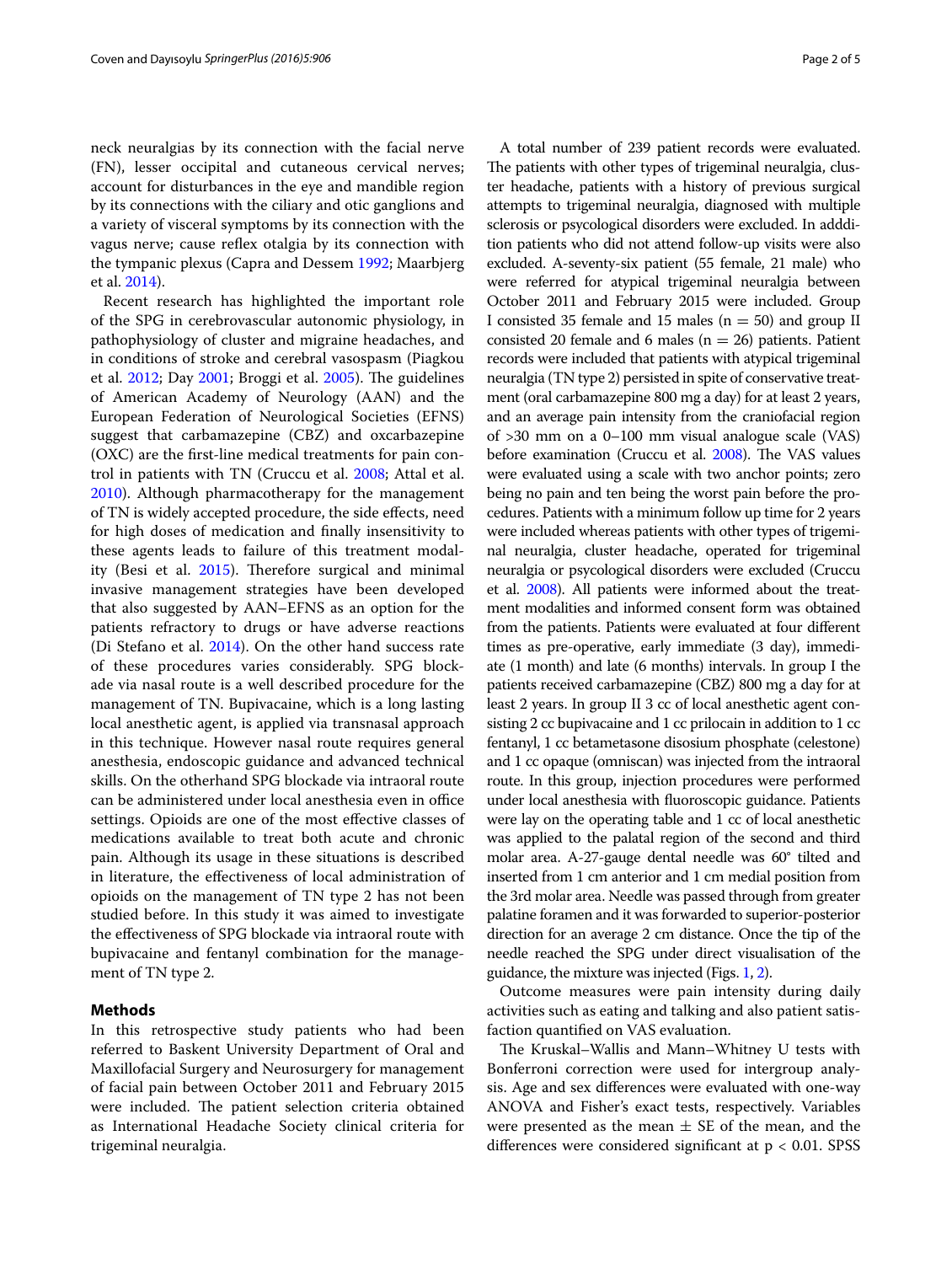

**Fig. 1** Once the tip of the needle reached the SPG under direct visualisation of the guidance, the mixture was injected

<span id="page-2-0"></span>

**Fig. 2** A-27-gauge dental needle was 60° tilted and inserted from 1 cm anterior and 1 cm medial position from the 3rd molar area. Needle was passed through from palatinum majus and it was forwarded to superior-posterior direction for an average 2 cm distance

<span id="page-2-1"></span>17.0 was used for analysis (Statistical Package for the Social Sciences, version 17.0, SSPS Inc. Chicago, IL, USA).

## **Results**

Statistically significant differences were found between the groups regarding the sex of the patients ( $p < 0.01$ ). Intra-group and inter-group analysis revealed significant female predilection for atypical trigeminal neuralgia. The age range of the patients was 27–82 (mean age: 54.7  $\pm$  11.3) years. No significant differences found between the groups regarding the age of the patients  $(p = 0.82)$ .

Medical therapy was recommended for 50 patients in group I. The overall mean VAS values decreased from 8.0 to 3.8  $\pm$  1.29 (VAS max 10–VAS min 0). No significant differences were found between pre-op and 3rd day VAS values and also pre-op and 1st month VAS values ( $p > 0.05$ ). On the other hand significant differences were found between pre-op and 6th month VAS values  $(p < 0.05)$ .

SPG blockade was administered for 26 patients in group II. The overall mean VAS values decreased from 8.4 to  $2.8 \pm 1.03$  (VAS max 10–VAS min 0). Significant differences were found between pre-op and 3rd day VAS values and also pre-op and 1st month VAS values  $(p < 0.05)$ . On the other hand no significant differences were found between pre-op and 6th month VAS values  $(p > 0.05)$ . In Group I, sleepiness was noted in three of 50 patients (0.6 %). In Group II, temporary nausea was noted in one of 26 patients (0.3 %). No other complications were noted during the study period.

Intergroup analysis showed time dependent significant differences between the groups. Although no significant differences were found in pre-treatment evaluation between the groups, significant differences were found between the groups I and II at 3rd day and 1st month VAS values ( $p < 0.01$ ). On the other hand no significant differences were found between the groups I and II at 6th month VAS values ( $p > 0.05$ ).

## **Discussion**

Trigeminal neuralgia (TN) is characterized by a unilateral condition with ultra-short stabbing pain located along one or more branches of the trigeminal nerve. The primary treatment choice for the TN consists of antiepileptics. Carbamazepine (CBZ) and oxcarbazepine (OXC) are the frequently used agents; on the other hand, nervousness, sleepiness, depression, gum diseases, concentration difficulties have been noted in patients (Besi et al. [2015\)](#page-4-10). In addition prolonged TN pain has been noted to increase anxiety disorders and cognitive impairments (Wu et al. [2015\)](#page-4-12). On the other hand late resistance to OXC and CBZ in cases of prolonged usage has been also noted (Di Stefano et al. [2014](#page-4-11)). Therefore surgical approaches should be kept in mind as recommended by AAN–EFNS in refractory cases.

SPG has been identified as the first relay station of the autonomic fibers after emerging from the pons suggesting that it may be used therapeutically in autonomic imbalance situations and it may play a critical role as a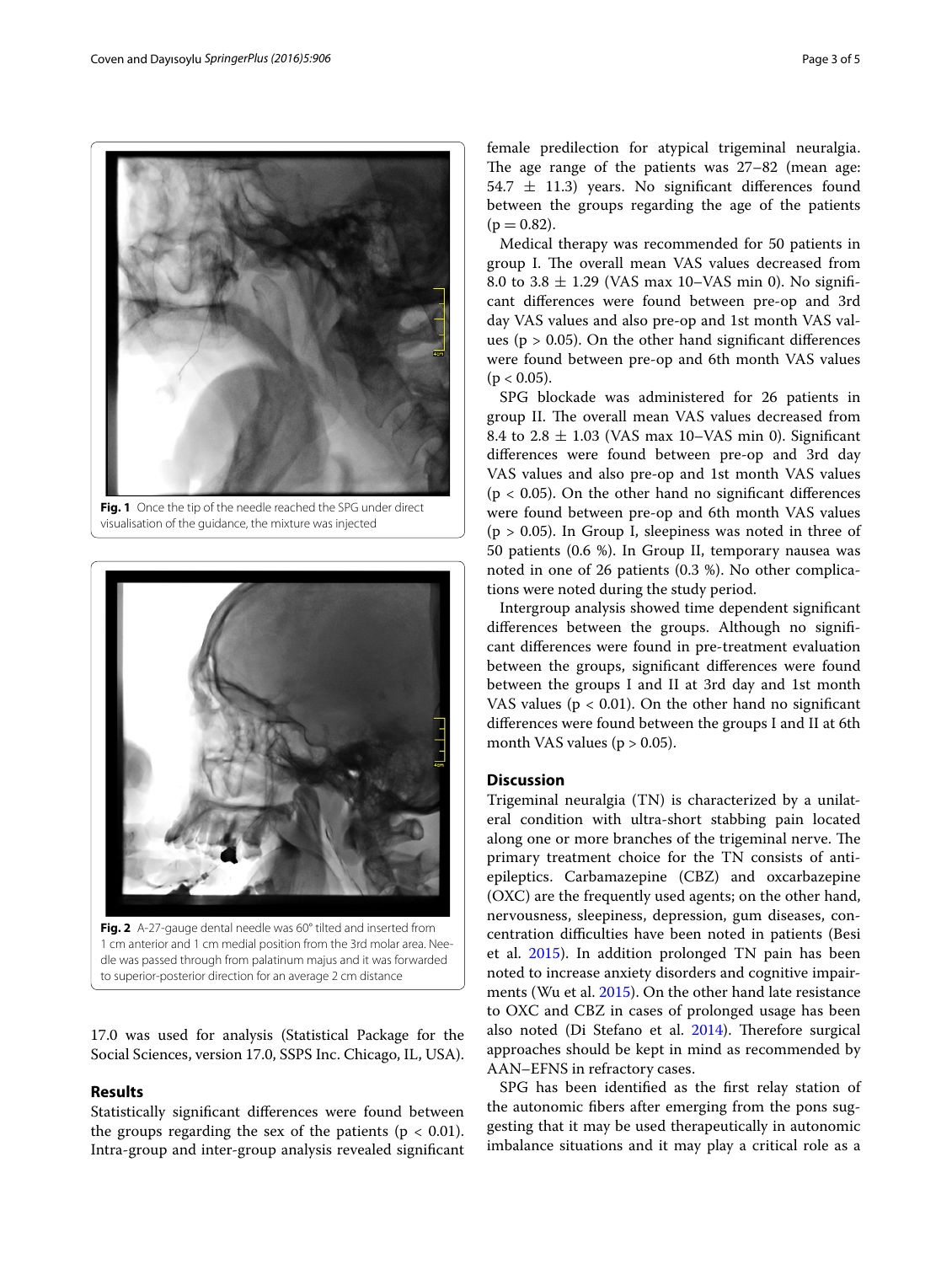vasodilator to protect the brain against ischemia in stroke or ischemia of migraine with aura (Burstein and Jakubowski [2005\)](#page-4-13). In addition SPG as a major source for postganglionic parasympathetic fibers to the vascular beds of the cerebral hemispheres is involved in tone regulation of the cerebral vessels (Piagkou et al. [2012](#page-4-5)). Crucial nerve fibers of SPG carrying them trigeminal nerve (TGN) in various pain syndromes such as atypical facial pain, vasomotor rhinitis, eye disorders, play a role in pain due to herpes infections.

TGN's parasympathetic nerves, petrosal and postganglionic fibers lacrimal, palatine and follow nasal structures (Haviv et al. [2015;](#page-4-14) Benoliel et al. [2015](#page-4-15); Love and Coakham [2001](#page-4-16)). Sensitive fibrils of SPG associated with the maxillary nerve. Nucleus salivatorius from the parasympathetic nerve ganglia from preganglion geniculi with facial nerve fibers reach the ganglion pterygopalatina with major petrosus (Capra and Dessem [1992](#page-4-3); Maarbjerg et al. [2014;](#page-4-4) Rusu et al. [2009](#page-4-17)).

As the SPG has an important role on different pain syndromes, SPG blockade has an important role on the management of TN type 2. Many attempts including the removal of SPG cells, known as sphenopalatine ganglioneurectomy or radiosurgical neuroablation techniques have been described in the literature with varying success rates (Cepero et al. [1987;](#page-4-18) Karas et al. [2008](#page-4-19)). Besides, minimal invasive techniques via transnasal or infrazygomatic approaches described for modulating the action of SPG with different success rates. Transnasal or also known as intranasal approach one of the common approaches for the blockade of SPG, but topical anesthetic diffusion with cotton swabs to the SPG is unpredictable and the blockade is not durable. In addition nose abnormalities and also blunt surgical access make the success of the procedure contradictory. As a solution endoscopic transnasal approach was described by Isherwood et al. but the procedure requires endoscopic instrumentation and devices (Isherwood and Ansell [2016](#page-4-20)). Infrazygomatic approach has been commonly performed blindly on the other hand, SPG block via intra oral route roads safer compared to other percutaneous intervention for the improvement of acute symptoms, it was quick and efficient (Sanders and Zuurmond [1997\)](#page-4-21). Although intra oral route is the most direct way to reach to the SPG, it was claimed as difficult, uncertain, and occasionally impossible to reach by some authors (Piagkou et al. [2012](#page-4-5)). That is partially acceptable because earlier approaches tend reach to SPG in a blinded fashion and makes the attempt unpredictable. On the other hand in our study group all the interventions were performed under the fluoroscopic guidance, therefore the procedure was noted as safe and predictable. In addition the procedures were performed under local anesthesia and well tolerated by the patients that were also superiority than the conventional transnasal approach. Furthermore more accurate positioning of the needle prevents the risk of ocular complications such as diplopia as well as blindness.

SPG block is a safe and easy method for the control of acute or chronic pain than the other percutaneous treatments for TN management even in office settings. It takes only a few moments to implement, and the patient can be safely taught to effectively perform this pain control procedure at office settings with good expectations and results. Opioids are one of the most effective classes of medications available to treat both acute and chronic pain. Opioids act to suppress pain through mureceptor activation on priary afferent nerve fibers, dorsal horn neurons and supraspinal pain center neurons (Sindrup and Jensen [2002\)](#page-4-22). It has been used effectively in the management of temporomandibular joint (TMJ) pain, cluster headaches, tic douloureux, dysmenorrhea, trigeminal neuralgia, bronchospasm and chronic hiccup (Peterson et al. [1995](#page-4-23); Davis and Dostrovsky [1988a](#page-4-24), [b](#page-4-25)). Therefore we carried out our study with opiod usage for the SPG blockade that increased success in the patient's medical treatment. Although SPG blockade with bupivacaine injection has been performed and evaluated for many other pain syndromes, the combination of fentanyl and bupivacaine was found to be an effective way on the management of TN type II. On the other hand effectiveness of bupivacaine alone and mixture of fentanyl with bupivacaine should been compared in with larger study groups. In addition evaluation of the average distance from greater palatine foramen to the SPG and average angulation of the needle may be beneficial for performing the procedures in clinical settings.

As a conclusion, SPG blockade improves the quality of life of patients, though the exact treatment compared to other methods. The method is minimally invasive, even though it may be done in hospital conditions. The complications during the procedure can be tolerated than the other methods are still an advantage for SPG. Further clinical studies are recommended with larger groups.

#### **Authors' contributions**

İC managed the patients and prepared the manuscript. ED managed the patients and prepared the manuscript, performed the statistical analysis. Both authors read and approved the final manuscript.

#### **Author details**

<sup>1</sup> Department of Neurosurgery, Health University Medical Faculty, Training and Research Hospital, Meram Yeniyol No: 1, Meram/Konya, Turkey. <sup>2</sup> Department of Oral and Maxillo-Facial Surgery, Faculty of Dentistry, Baskent University, Etimesgut/Ankara, Turkey.

#### **Acknowledgements**

None.

#### **Competing interests**

The authors declare that they have no competing interests.